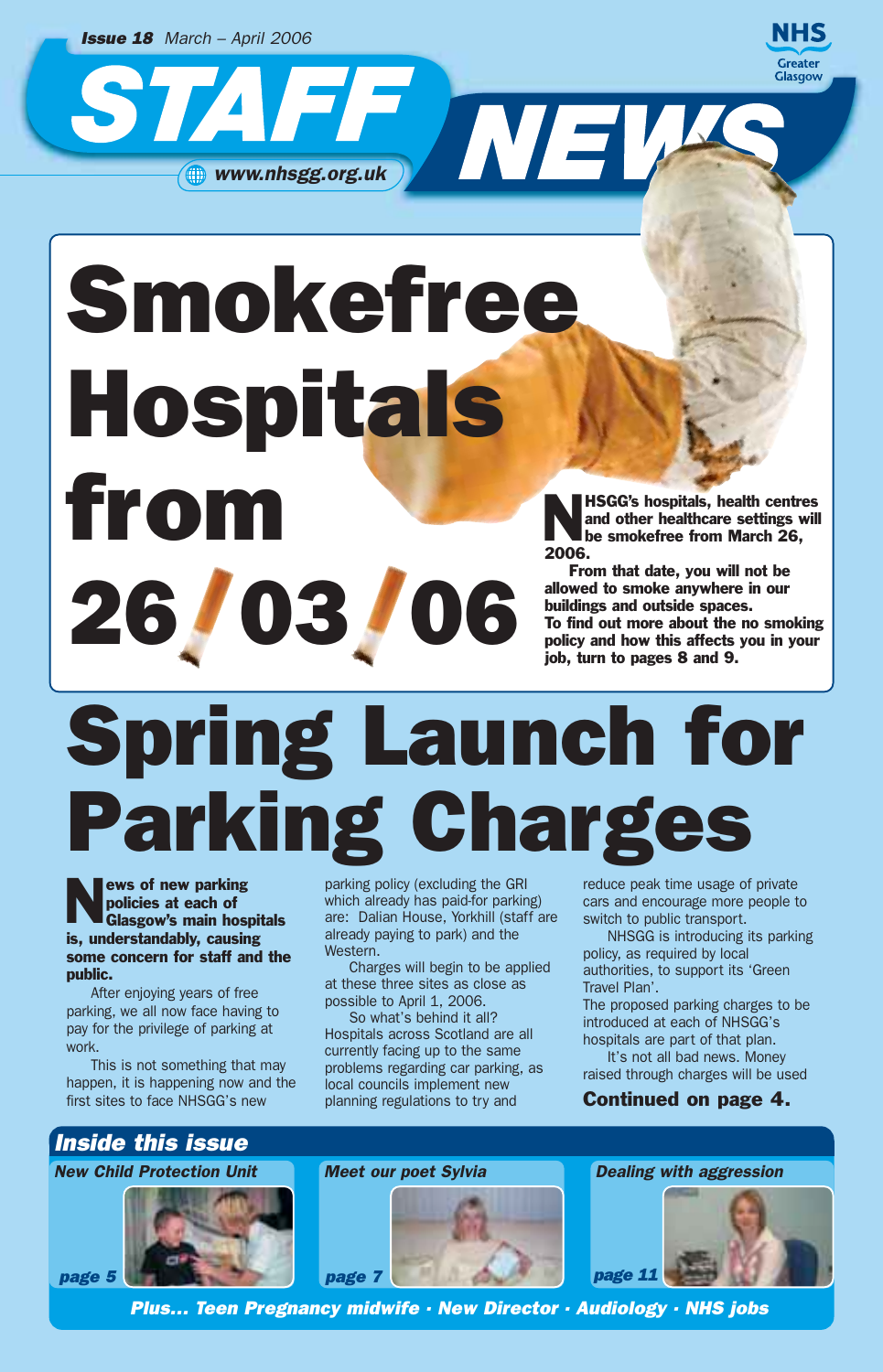



#### I t seemed like a great deal a<br>the time, but for many of o<br>staff BT's Home Computing<br>Initiative turned into a bit of a t seemed like a great deal at the time, but for many of our staff BT's Home Computing headache.

Last year, Staff News told you about a fantastic new opportunity for staff to lease computer equipment from BT.

And it was a good initiative except for some blips at the BT/Dell end.

About 4000 NHSGG staff signed up for the computers and, going by the complaints we received, waited....and waited...and waited.

Some lucky ones actually

received their orders. Others received partial orders. Others received faulty goods.

One member of staff, who asked not to be named said: "When you

went to complain, the phone number provided by BT got you nowhere. Over the Christmas period especially, if staff were lucky to get through, there were few BT operatives answering the calls. When they did, they often couldn't help or gave another number. Calls were cut-off or rang out."

HR manager, Helen Ostrycharz, and Employee Director, Donald Sime, quickly got on the case and contacted BT with staff complaints.

Helen said: "We met with the BT Chief Executive for the Division following on from meetings between BT and the Scottish Executive.

"BT have apologised for the poor service. They explained that the problems had arisen because their systems could not cope with the volume of orders, insufficient stock



from their suppliers

and poor service from the couriers. "However by mid January, they

have put in place a number of measures to retrieve the situation and are reporting weekly on their progress. In addition, they have offered a goodwill gesture of moneyoff purchases made at the BT Shop to staff who received a substandard service.

"We continue to receive a number of complaints from staff and we are trying to assist staff who have been unable to resolve their queries directly with the BT call centre."

## Web-Based system speeds up dictation

## **A** new computer dictation<br>system has significantly<br>improved how pathology system has significantly staff at the GRI and Western produce test results.

The web-based Winscribe digital dictation software has dramatically reduced the time taken to produce histo pathology (investigation into possible cancerous tumours) results.

Ian Kerry from NHSGG's Programme Office, which works to find IT solutions for issues across the system, explained: "Previously reports went through a long rigmarole of procedures that involved Consultants dictating reports on to cassette tapes, the tapes going to PAs for typing, the report coming back for checking, corrections being done and the final report printed.

"As the Consultants' and PAs' offices are often on different floors of hospitals, the entire process could take several days, increasing anxiety for patients and delaying treatment.

"PAs also reported finding it sometimes difficult to identify an urgent piece of work from the pile of cassette tapes. There was also the added issue of Consultants accurately recalling details of a specimen from handwritten notes made during the dissection process."

Ian and his colleagues organised for the new system to be installed, including new networked PCs with microphones, and it has dramatically improved things. Hands-free equipment allows Consultants to dictate whilst dissecting or operating a microscope. To eliminate typing errors, bar codes are used to identify specimens.

Ian continued: "Typists find the digital sound quality much clearer and being able to view all the outstanding work helps them to better plan their workload. The other bonus is that, in the event of staff shortages at one hospital site, typists from the other site can take up some of the workload.

"More importantly, there's been a marked reduction in the time test results are given back to patients."



Dr Robin Reid, Associate Medical Director Diagnostics, said: "This new system has brought enormous benefits to staff, in terms of speeding up dictation. It's also useful for Consultants to dictate long and detailed descriptions without the issue of having to write down notes."

The new dictation system has also been installed in outpatients clinics at the Western, Stobhill and the Southern. In the future, the Programme Office is looking to introduce it to record dictation from our Consultants working outwith the Glasgow area and to introduce Voice Recognition.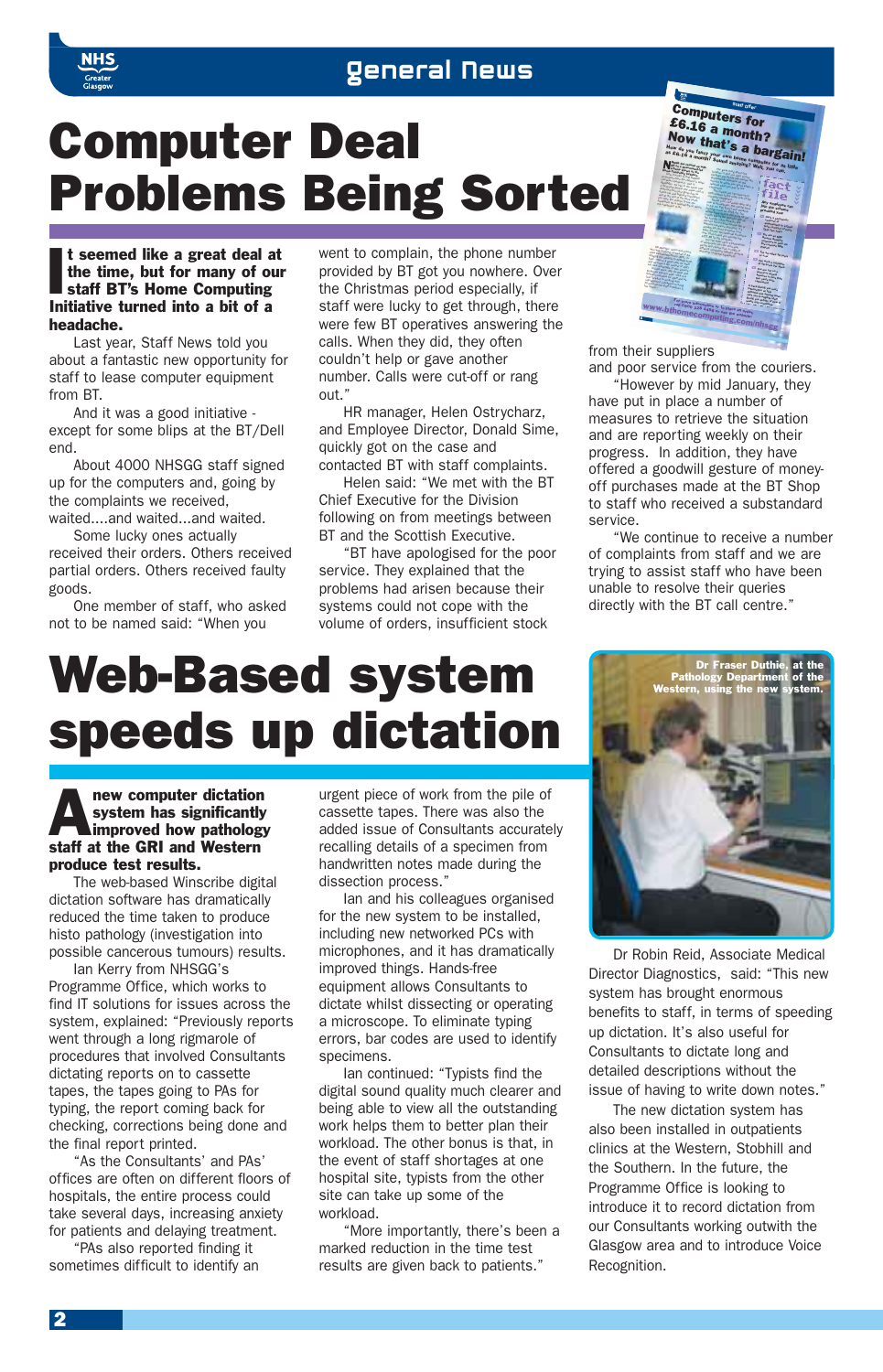## NHS Media Star

## NHSGG School Nurse is Tan-tastic!

## **When you work for<br>MHSGG, it's not of<br>that going to work** NHSGG, it's not often involves appearing on international television.

But, for School Nurse Liz Ratter, an idea on how to teach children of the dangers of skin cancer ended up with her doing just that.

The 33-year-old was at the centre of a major media event at the beginning of the year when word spread of pupils being given "fake tan lessons" at Thomas Muir High School.

As can often be the case, the truth was somewhat different.

Liz said: "Alice Coyle, who's a guidance teacher, noticed a lot of the kids were coming in after lunch very obviously having used sunbeds during the break.

"We realise there is that added pressure today on kids to look their best. I was the same when I was younger, but we couldn't ignore this. We were both quite worried this could increase their risk of skin cancer and we wondered what to do."

What Liz and her teacher colleagues did was get in touch with fake tan companies for help. That led to Fake Bake staff coming out to Thomas Muir High to give pupils lunchtime lessons in how to apply fake tan, to back up the sun safety lessons they had already taken.

"As an addition to the talks, the fake tan lessons proved very popular with the pupils and it was quite fun too. Around 50 of them turned up for the lunchtime tutorial. From the feedback I have been getting, it does appear that our talks have hit home and the students are leaning more to the fake tan rather than the sunbeds. This is excellent news and I'm delighted at its success."

In turn, this led to a huge amount of media interest and Liz's appearance on TV and in some of the biggest national newspapers!

"I was quite surprised by how



busy it all was on the day the press came! I was interviewed on camera by Sky News, and did a phone interview with a journalist from the Daily Telegraph in London. I spoke to reporters from the Daily Record and the Times, so it was quite exciting. Taking all the pictures took a while though!"

But how difficult was it for Liz to

avoid the pitfalls some people are afraid of when it comes to talking to the media?

As Liz herself said, she has had 12 years of experience as a nurse but very little experience in the media spotlight: "I suppose I was a wee bit nervous, but I knew what I was saying made sense, and that Alice and I were doing something we're quite proud of.

"It does sound a bit different from normal classes in school so I suppose that's why people are interested. But really it was just an interactive way of doing what they're already learning in class and that's that skin cancer can kill. The only strange bit about the whole thing was trying to remember all that I wanted to say when I was put on the spot!"

As for her new status as NHSGG's newest celebrity Liz is laughing that off.

She added: "It was certainly not something I deal with everyday but as long as the message gets across then I'm happy."



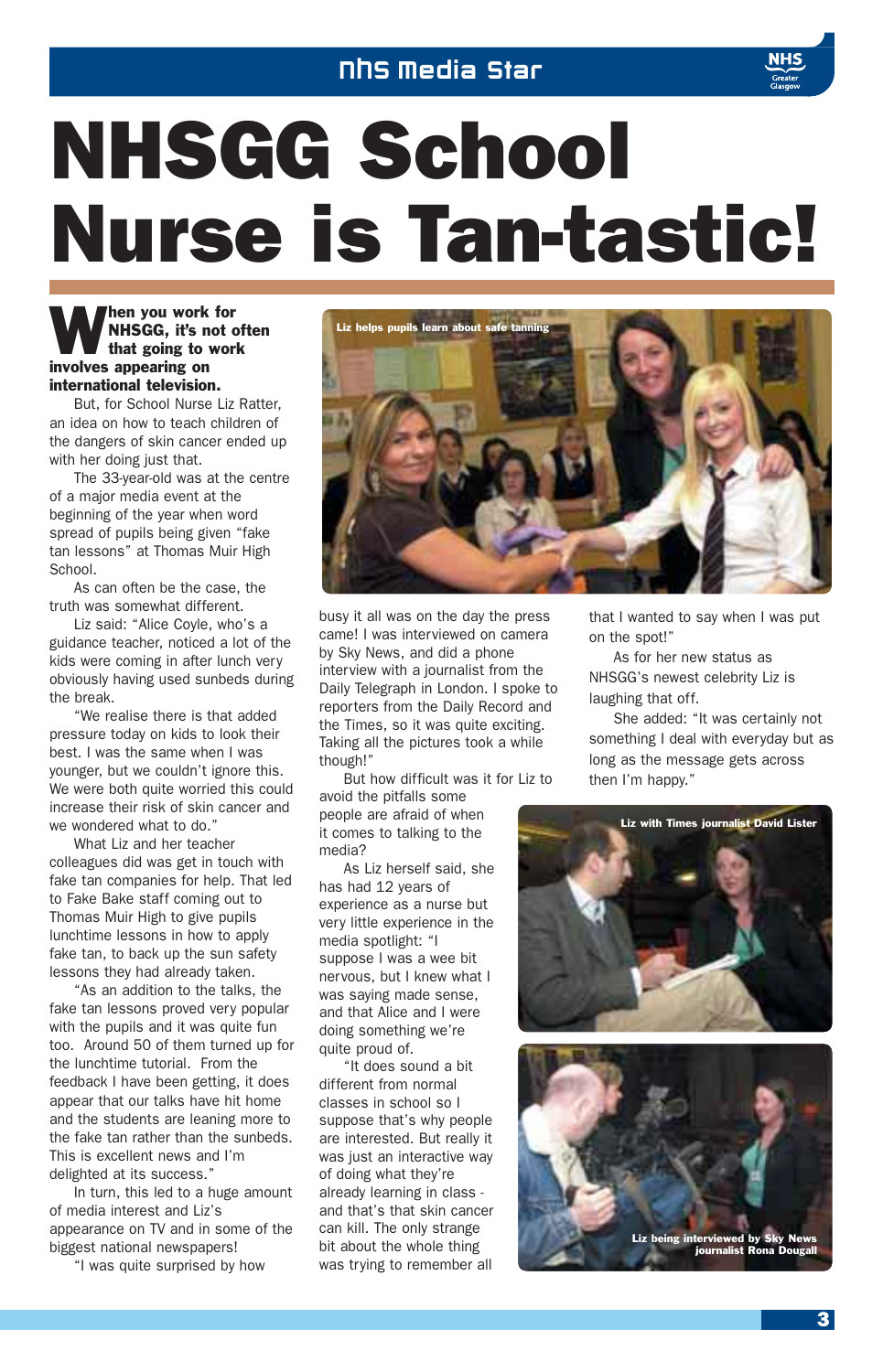

## teen pregnancy

### Parking Charges Continued from page 1.

to offset other NHSGG initiatives such as subsidised public transport for staff, improved hospital links and healthier travel options to modernised hospitals.

It is hoped by introducing parking charges across all sites that all staff, patients and visitors will have access to quality parking facilities. It is also hoped that free parking will be offered to the disabled, and to free short-stay drop-off points.

The group responsible for our parking policy and the aforementioned Green Travel Plan has also arranged visits to other NHS sites in the rest of Scotland to

see what has been learned about their experiences of introducing parking charges.

So, how are the charges being implemented at each hospital site? Well, each site now has its own implementation group with a local group lead. Staff with any concerns or questions can contact them. Group leads for Dalian House, the Western and Yorkhill are John Hamilton, David MacDonald and Frank McGuire respectively.

Following a competitive tendering process, contractors CAPITA have been appointed to undertake the work of introducing a system of barriers and zoning so charges can be introduced. They have been instructed that a workable

infrastructure should be in place to allow charging to begin as close as possible to April 1, at each of the three sites.

Chair of NHSGG's Transport Group, Jonathan Best explained: "This is not an easy issue as free parking has always been available at Glasgow's hospitals and the vast majority of people would prefer not to pay. However, NHSGG cannot continue with the current status quo.

"This is not just a Glasgow issue and many boards in Scotland already have a car parking policy in place, with pay and display parking in Aberdeen, Edinburgh and Dundee."

## Taking an Holistic Approach to Teenage Pregnancy

#### aving a baby at any age can be a bewildering and, sometimes, terrifying experience.

But how must it feel for Glasgow's 800 plus under-20s who give birth every year?

That's just one of the things midwife, Laura Coltart, wants to find out as part of her new role as the 'Project Midwife - Teenage Pregnancy'.

Created by NHS Greater Glasgow and Glasgow City Council's joint Teenage Pregnancy Steering Group, the new post has been developed to specifically look at maternity provision for young parents.

Laura, who took up the post in December, explained: "In my new role, I'll be looking at how maternity services are provided to young women in Glasgow's three maternity hospitals and across the UK. I'll be particularly looking for areas of best practice, of which there are many in Glasgow, and identify where the gaps are.

"Over the next couple of months, I'll be involved in organising a confidential questionnaire and focus groups to find out the views of young parents who have used the services or who are currently using the services.

"The whole aim of this work is to redesign services to better meet the needs of young mums and dads and ensure protocols are in place to ensure there is a consistency in the service we provide."

Laura revealed that young parents are less likely to use antenatal services, a problem that's not just a Glasgow one, but one that's seen throughout the UK

"There's a perceived stigma attached to being a young parent: they can sometimes feel they are being judged by health workers and other parents-to-be that they come into contact with; they may feel very uncomfortable using the services that appear geared towards adult parents; and, for under-16s, for whom sexual activity is unlawful, they often fear that they and their partner will get into trouble.

"We also find that many young mums-to-be also access maternity services late. For many, particularly the under-16s, it can take quite a bit of time for them to come to terms with what's happening."

Whilst there are a number of issues that can affect young mothers such as having smaller babies, being smokers, being underweight themselves, experiencing mental health problems, dropping out of school before or during pregnancy etc this often depends on their socioeconomic position and the support that is available to them.

Addressing health and social inequalities is a key issue for Laura and her colleagues.

Laura said: "It's important the NHS and the Council, along with partner organisations, take an holistic



approach to service provision for this group of young people. We need to engage with young mothers and fathers to ensure they are given the support they need throughout the whole experience.

"This includes helping young mums to stay in or get back into education; supporting them with health and well-being issues such as depression; and promoting health education to both young mothers and fathers."

This, Laura added, should have an add-on effect on the baby.

"If we can support and encourage young mums to remain in education, their life prospects may be improved. If we can promote a healthy lifestyle to them and encourage them to eat well, they are less likely to have low birth weight babies. If we can encourage the parents to have a positive relationship and include the father in the baby's life, then that's important for the baby. It all equates to improving the outcomes not only for the young parents, but for the baby as well."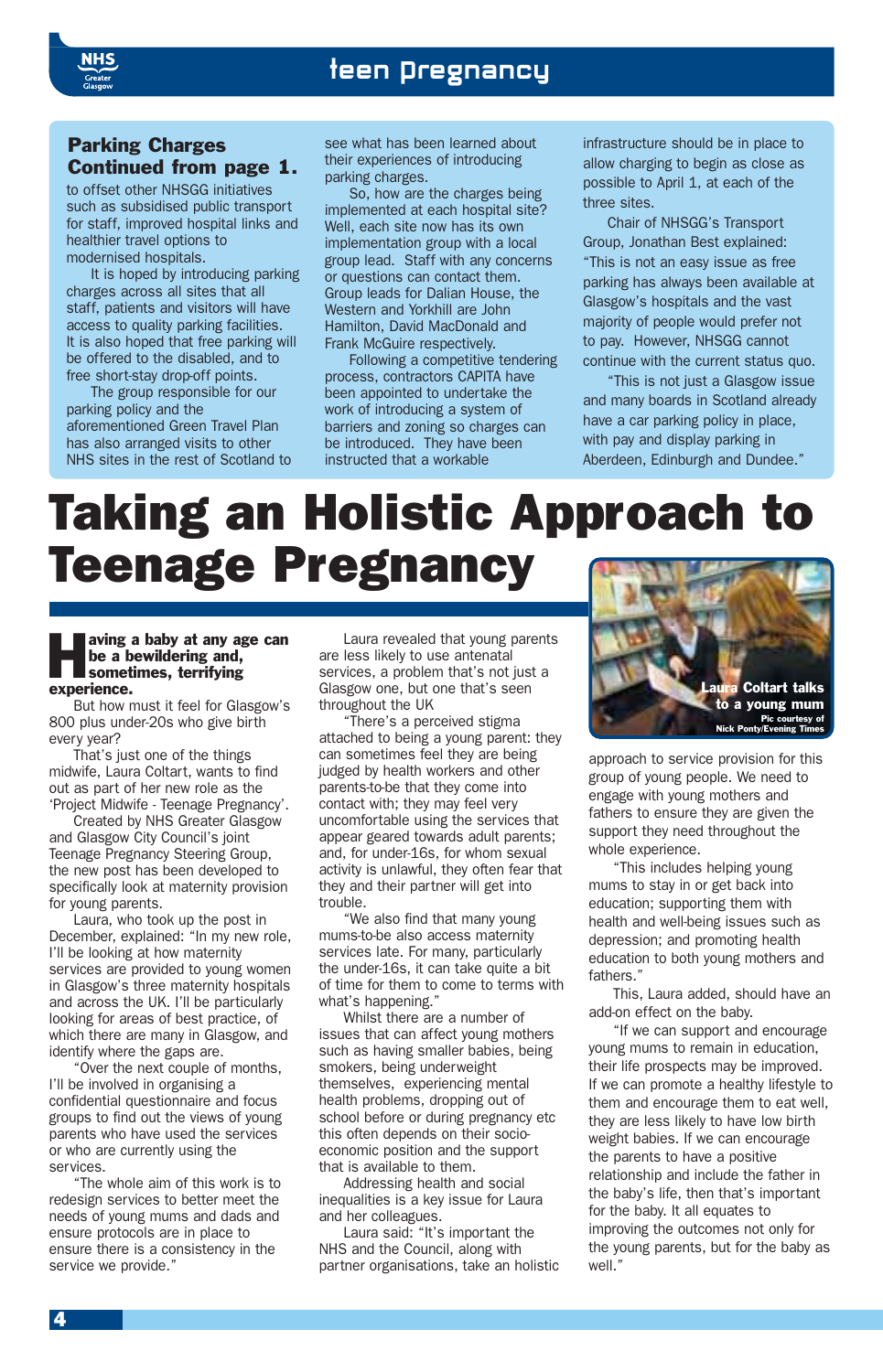

## New drive to tackle child abuse

#### $\blacktriangleright$  taff worried about uncovering cases of child abuse can now get help thanks to a new unit set up at Yorkhill.

The Child Protection Unit provides training, support and advice to NHSGG staff to ensure you are aware of child protection issues and know exactly what to do if you encounter a child at risk.

Staffed by a team of dedicated child protection advisers and trainers, the unit provides a 24-hour, sevendays-a-week service to, not only health staff, but to other professionals such as police officers who may need advice on child protection issues or examinations.

Health staff will also work closely with social work, education and the police to make sure there is a joined-up approach to collecting and sharing vital information on children who may be at risk.

As well as training and support, new systems and procedures are also being introduced to help flag up potential cases at an early stage and ensure these are investigated as soon as possible.

This includes a scheme that is currently being piloted to help A&E staff identify and report cases where children attend the department with suspicious injuries. As many babies and young children encounter abuse at an early

stage, new procedures are being developed to help you identify and report suspicious head injuries in children under the age of two. This will ensure that, in certain circumstances, cases would be automatically referred for further case discussion.

Specialist training has also been developed for staff who work with disabled children and those who may be involved in identifying or reporting cases of sexual abuse.

Marie Valente, Head of Child Protection Development for NHSGG, explained: "Although child protection has always been a key priority, we recognise that there are ways in which we can further improve the support we provide to staff. For example, in the past, some health staff may not have known exactly what to do if they were worried about a child or they may not have had the confidence to raise their concerns with colleagues or other agencies.

"Now all staff will have access to a dedicated child protection team to provide them with training, support and advice."

° Information: 0141 201 0489 or see StaffNet (under Staff Notices).

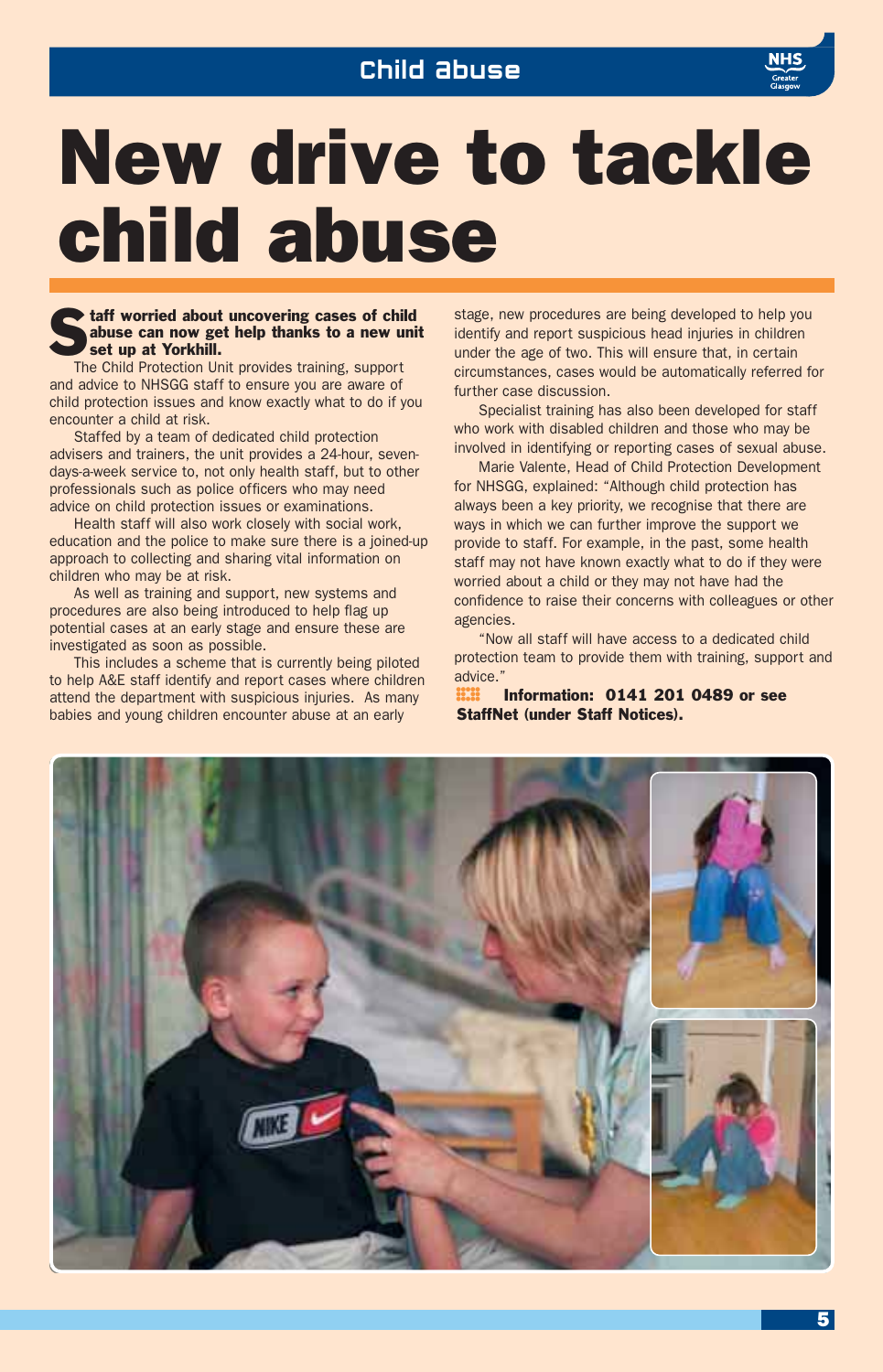

## Hotel Services staff move to new pay system

The United Services staff - p<br>
Motel Services staff - p<br>
of the Support Services Hotel Services staff - part of the Support Services job family - were paid under the new Agenda for Change (AfC) agreement at the end of February.

Project Co-Chairs, Jonathan Best and Elizabeth Stow described the first payments to staff as a "significant milestone for the Project Implementation team and for the NHS in Greater Glasgow as we introduce the biggest change to pay and conditions since the NHS was created in 1948".

Hotel Services staff across the city are employed in a wide range of roles such as Domestic Assistants (ward cleaning), General Services Assistants, Support Services Assistants, Porters, Laundry and Sewing Room staff and Drivers. Also included in the move were Chargehands and Supervisors working in the same staff group.

The Project Team and Payroll staff have been gearing up for the move to AfC for some time and are delighted that NHSGG can begin to deliver the benefits of the new arrangements to staff.

Hundreds of staff representatives, managers and other NHSGG employees have been participating in the implementation of the project in a number of ways including Job Matching Panels and creating Knowledge and Skills outlines.

Across the Operating Divisions,

there are a number of measures in place to support staff who have concerns about the new pay agreement. These include: the setting up of drop-in centres, pay clinics, dedicated email accounts and staff newsletters including 'All Change' have been widely distributed to announce the move to AfC.

Staff can find out more by checking local notice boards, intranet sites and the NHSGG Agenda for Change web page at http://www.nhs.mmidev.co.uk/ where there is information on Job Evaluation, Terms and Conditions and the Knowledge and Skills Framework. There are also links to the national Pay Modernisation website where staff can find out more on the new pay arrangements.

The Project Team are already making preparations for more staff to move across to the new pay bands in the next few months. More details will be publicised in the next edition of All Change.

For more information on AfC, contact:

North:

afc@northglasgow.scot.nhs.uk or Divisional Human Resources, North Glasgow, 300 Balgrayhil Road, Glasgow G21 3UR.

South:

carolann.mcnicol@sgh.scot.nhs.uk or Agenda for Change, c/o Human resources Department, Management Annexe, Southern General Hospital. Yorhill: afc@yorkhill.scot.nhs.uk or Human Resources Office, 2nd Floor, Medical Records Building, Yorkhill. Primary Care:

agendaforchangequestion@glacomen.s cot.nhs.uk or write to your local HR advisor via your line manager Board:

agendaforchange@nhsgg.org.uk

## Joint approach to improving public health

a uniquely powerful<br>a uniquely powerful<br>Director of Public Health<br>with a wave in a uniquely powerful Director of Public Health with a renewed remit to work in partnership with the NHS and Glasgow City Council.

Chairman of NHSGG, Professor Sir John Arbuthnott, described the position as "the most challenging and important public health role appointment in the UK".

The joint working between NHSGG and the City Council makes this role one of the most unique in the UK. The new Director of Public Health will lead a range of new and already established initiatives across the city to tackle conditions such as coronary heart disease, stroke, obesity, as well as a range of other smoking and alcohol-related diseases.

## Advocacy Service for Children and Young People

#### artners in Advocacy is an independent advocacy project commissioned by NHS Greater Glasgow to provide independent advocacy to children and young people with mental health issues.

Advocacy is not only good practice that offers direct benefits to young people, but is also a requirement by law. The Mental Health (Care and Treatment) (Scotland) Act 2003 makes it a statutory requirement for NHS Boards and Local Authorities to make available independent advocacy to all

people experiencing mental health issues.

Partners in Advocacy provide this by offering one-to-one support to young people where they listen and understand their point of view, support them to communicate their views and choices, help source information on particular issues and ensure that their voice is heard and acted upon.

The service went live in January and for more information, contact: Cath McQuistan or Julie Dowds on 0141 847 0036 or cath@partnersinadvoacy.org.uk and julie@partnersinadvocacy.org.uk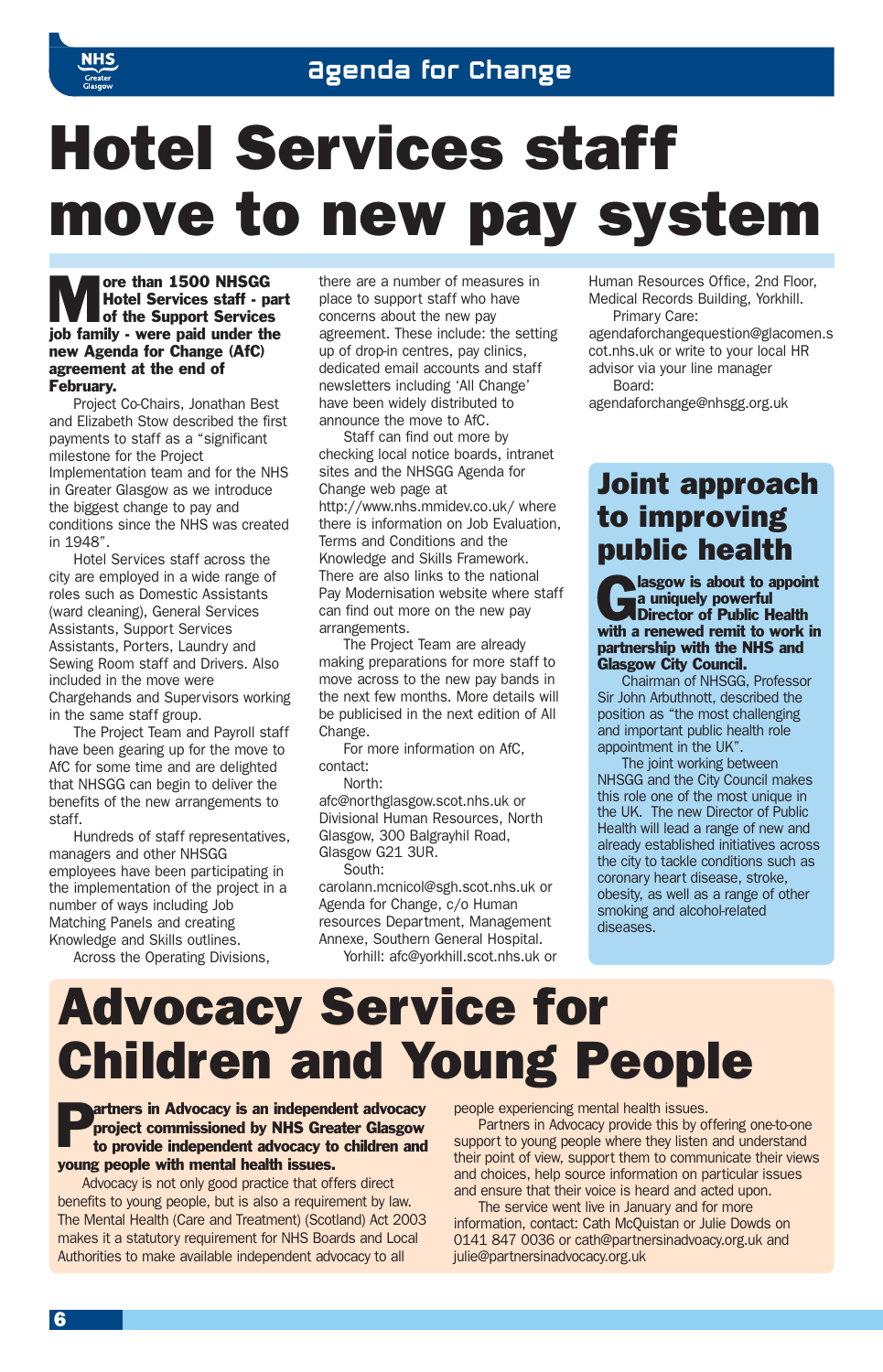## NHS Poet



## Poems for Dad Lead to Publishing Deal

When Sylvia Harries sent<br>
during his frequent<br>
during his frequent her sailor dad poems during his frequent voyages around the world, little did she realise that those same verses would lead to a publishing deal.

For Sylvia, who is a PA and an Extra Contractual Referral Manager within Mental Health Services, has had her poetry published by USA company, Publish America.

Entitled 'Poems for my Dad', the volume of verse consists of poetry Sylvia wrote to her dad around 30 years ago.

She explained: "My dad was in the Merchant Navy at the time and travelled all over the world. I was, and still am, very close to my dad and I really missed him.

"I've been writing poetry for as long as I can remember and, when I was in my early 20s, I began to send him poems when he was at sea. I would write about things that were going on in the family, funny things that had happened to my children, sad things and just snippets of everyday family life. I'd write him one a week. It was my way of letting him know what was going on, what he was missing."

Sylvia, who's based at the

Gartnavel site, had forgotten all about her poems until May this year when her father, George (83), presented her with a bundle of papers.

She said: "I couldn't believe that, after all this time, he still had my poems.

"I've no idea what possessed me after that, but I decided to see if I could get them published. I went on the internet and did a search for publishers of poetry and the Publish America site came up. I emailed them and they asked me to send them my poetry book. Next thing I know, they said they really liked what I'd done and told me they wanted to publish it.

"I was thrilled. This is the first time I've ever sent anything off to publishers. I'm so excited and still can't quite believe it."

The book was out at the beginning of December in the USA and is available here in many bookshops, online via Amazon and within Sylvia's own website: www.sylviaharries.com

Sylvia, who is a mum of three, said her family were all very excited about her success....especially her dad.

She said: "I didn't tell him

## What's new at the Vicky?

 $\blacktriangleright$  taff may already be aware of some works happening on the site of the new Victoria Hospital.

Work has begun on a new road between Grange Road and Prospecthill Road. Construction on the road, which replaces the existing road, began in January and should be completed by spring this year.

Grange Road School is in the process of being demolished to make way for the new build and a temporary car park is being built on the site of the school. This work will be completed by summer.



### The eight public holidays for<br>NHSGG for the year 2006/<br>are as follows: NHSGG for the year 2006/07 are as follows:

Friday, April 14, 2006 (Good Friday) Monday, April 17, 2006 (Easter Monday) Monday, May 1, 2006 (May Day)



A proud Sylvia with her book.

anything about it until I had the published book in my hand. Then I surprised him with it. He's really delighted."

Below is a wee taste of Sylvia's prose. If you'd like to see some more, have a look in the Staff section of StaffNet.

**EEE** Are you creative in your<br>spare time? Do you have an<br>unusual hobby? If so, how do unusual hobby? If so, how do you fancy featuring in Staff News? We are always on the look-out for new stories about staff.

Call 0141 201 4912 or email: staffnews@nhsgg.org.uk

#### My Window

I look out the window And what do I see Malcolm and his pals Shouting out with glee

He looks up at the window And waves his little hand Then carries on his playing Finding life just grand

I see a lot from my window Weather frost or mild But most of all I love to see My happy little child

Monday, July 17, 2006 (Glasgow Fair) Monday, December 25, 2006 (Christmas) Tuesday, December 26, 2006 (Christmas) Monday, January 1, 2007 (New Year) Tuesday, January 2, 2007 (New Year)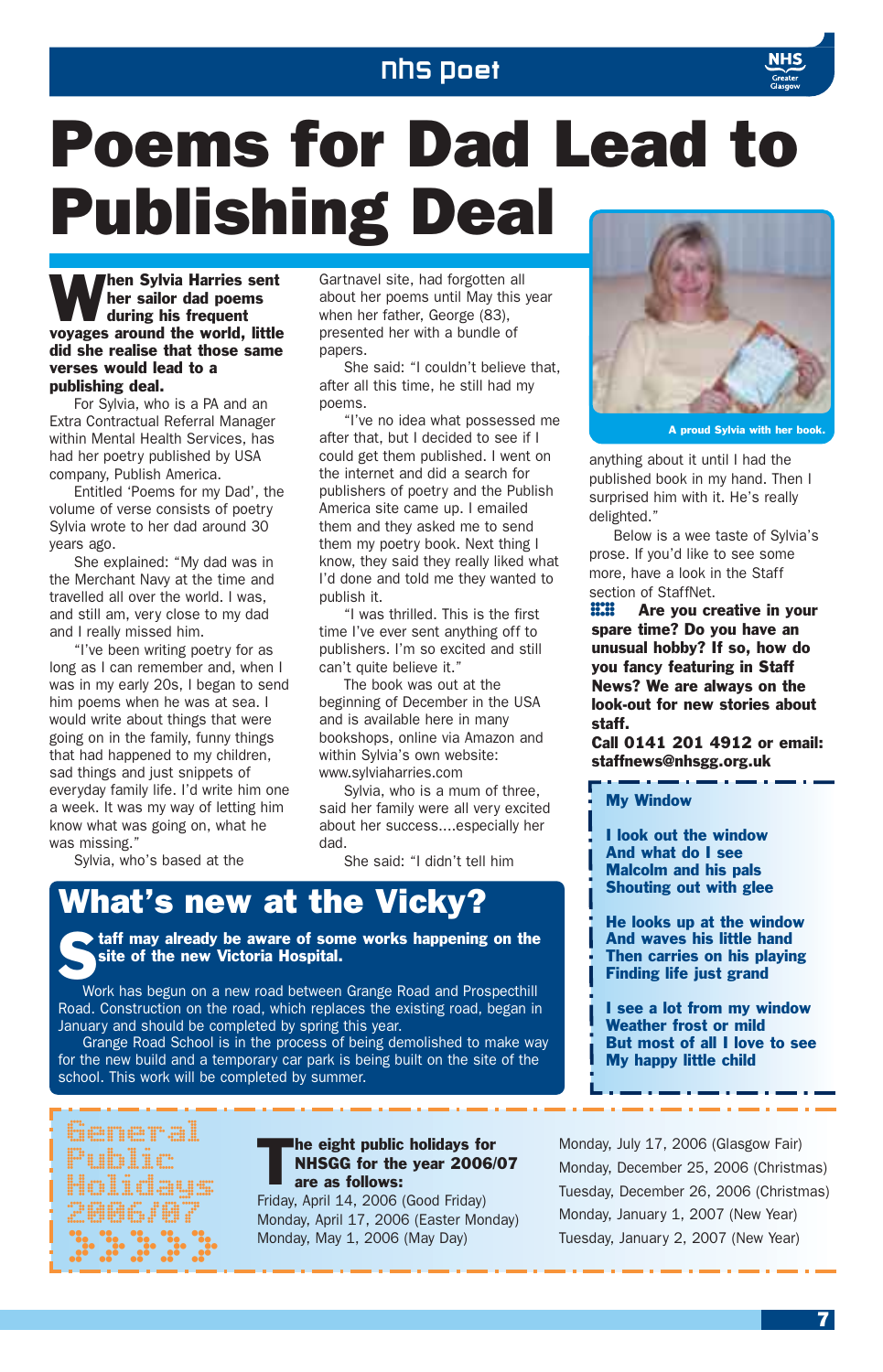

## Stop Smoking

We're calling tin



**HSGG's going smokefree!** The countdown is on from March 26, there will be NO smoking in any of our hospitals, health centres or other healthcare sites.

That includes outside areas and car parks, entrances and NHSGG vehicles.

Smoking rooms will no longer exist, instead - for one year only until March 2007 - smokers will be able to light up in designated smoking areas and shelters outside NHSGG buildings.

## So how will this affect staff?

The ban will not be universally popular, but NHSGG staff have a duty of care to take reasonable care for the health and safety of both themselves and others. This means that staff are required to enforce the policy with the public, and there are understandably some concerns about the possible response of patients and visitors who are found smoking in non-designated areas.

It is the responsibility of line managers to undertake a risk assessment as to how best to deal with this in each location.

To avoid any possible conflict and danger to staff, guidance has been

developed for approaching illicit smokers on NHS premises. This is available on StaffNet under 'smoking'.

The basic guidance is: if, after politely explaining the new policy, you feel that you may be at risk of being physically or verbally abused, you should go for help.

If you become the target of verbal abuse, are threatened with assault or are actually assaulted, you should report the incident to your manager, fill in an AIR or IR1 incident form, and if necessary contact the police.

### What about dealing with patients who smoke?

If you are required to visit patients in their own homes, you can ask them not to smoke before and during your visit. A specially designed leaflet has been produced to help staff explain the reasons for this to patients.

If you work on-site, you will no longer be allowed to take a patient outside for a cigarette. If a patient wishes to use a designated smoking area, they can be accompanied by a family member or visitor.

If you have an in-patient who simply can't go without smoking, but cannot get outside to a designated smoking area themselves, they can

access Nicotine Replacement Therapy (NRT patches) on the ward.

For those who want to stop smoking, special hospital-based advisors can offer support and give information on the local services. Contact Smoking Concerns for details of your local advisor: 0141 201 9825.

If you're a member of staff who is a smoker, you will have to use the designated smoking area if you want to light up. You will not be allowed to smoke in any NHSGG vehicle during your normal working hours, this includes our vans and leased or pooled cars. After March 2007, we will be totally smokefree, which means you will not be allowed to smoke at all on or in any of our grounds, premises or vehicles.

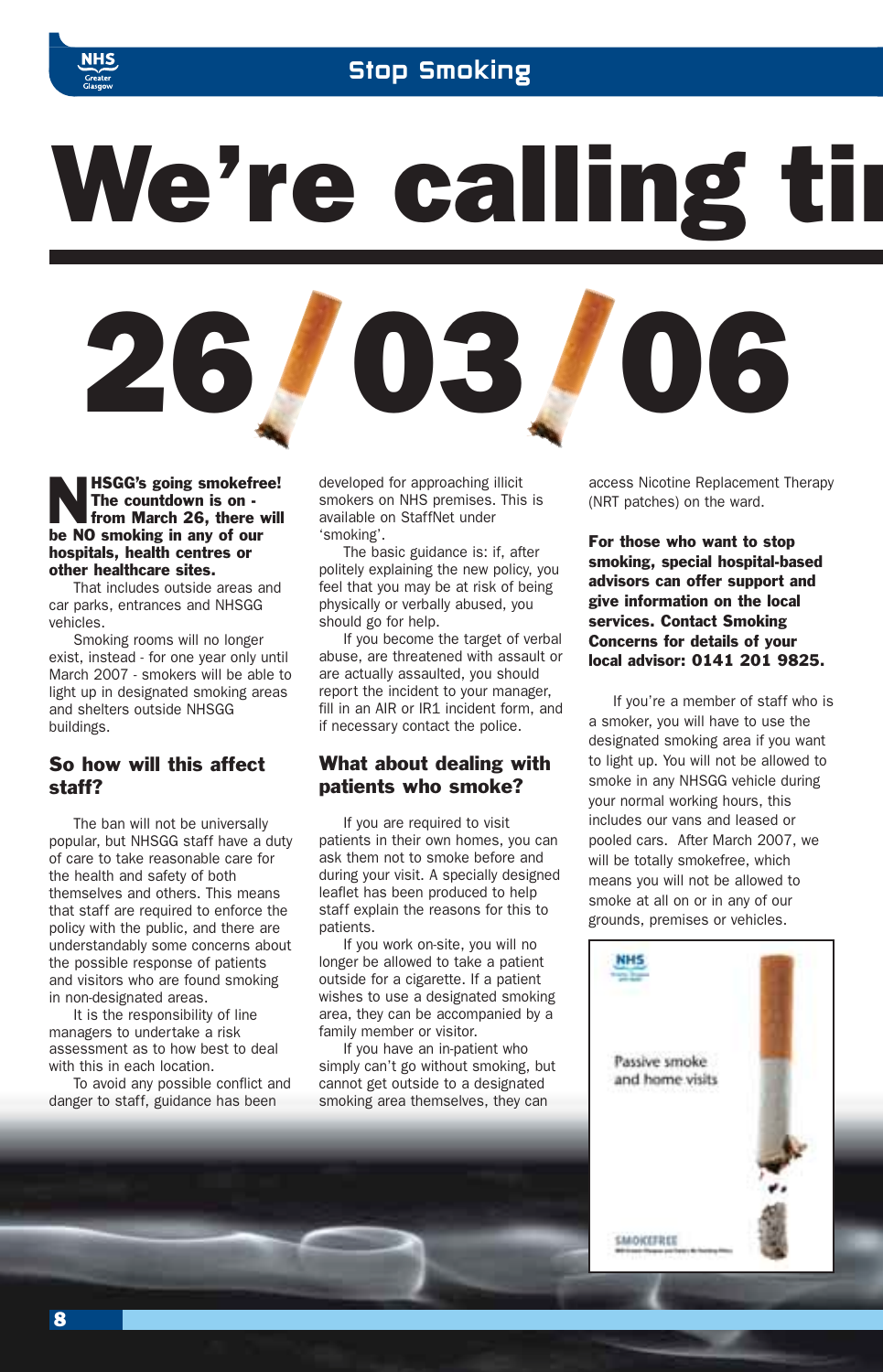## Stop Smoking

# me on smoking

## Getting Help to Stop

If you're a smoker who wants to give up, there's lots of help out there…

**EE** For information and advice about<br>quitting smoking contact either Smoking Concerns on 0141 201 9825, or log onto: www.nhsgg.org.uk and click on smoking. Or dial the Starting Fresh freephone number 0800 389 3210.

**ECO** Over the coming weeks, you'll see a wide range of posters telling staff, patients and the public about NHSG<br>becoming smokefree and where the designated smoking posters telling staff, patients and the public about NHSGG becoming smokefree and where the designated smoking areas are.

nfo and been

**ECO** NHSGG's Smoking Concerns team has also held a series of seminars in our hospitals to explain the new smoking policy to staff. series of seminars in our hospitals to explain the new smoking policy to staff.

**ECO** More information on the smoking policy is available on StaffNet and on our internet: www.nhsgg.org.uk/smokefree StaffNet and on our internet: www.nhsgg.org.uk/smokefree

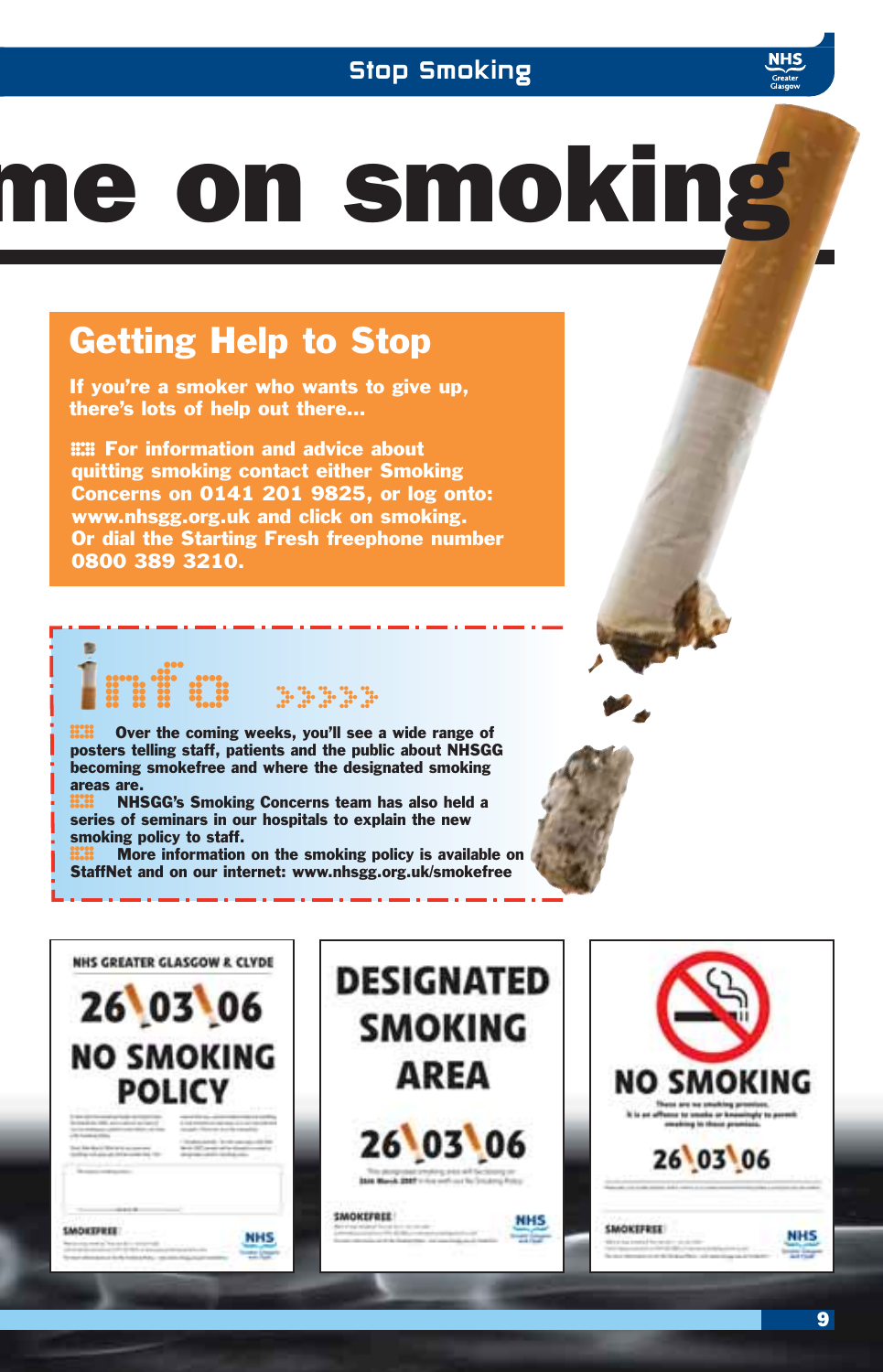## Staff Awards

## Award winning NHSGG staff

#### **NHSGG staff have been**<br>picking up awards righ<br>and centre! picking up awards right, left and centre!

One of our orthoptists beat off stiff opposition to win a UK Allied Health Professionals and Health Scientist Award for Excellence in the recent Chamberlain Dunn awards.

Research Orthoptist and Lecturer, Janice Waterson Wilson picked up the award - along with university colleague Dr Nadia Northway - for learning,



teaching, development and mentorship at an awards ceremony in London in November.

Starting Well's Claire Cassidy is delighted with her award.

Janice, who works at the Southern, Yorkhill as well as Glasgow Caledonian University, and Nadia got their award for their work in the field of specific learning difficulties especially for children with Developmental Coordination Disorder.

Congratulations also goes to NHSGG's Claire Cassidy on winning the International Triple P Practice Award.

Claire, who is a Starting Well Triple P Co-ordinator, won the award for her work in promoting Positive Parenting to Glasgow families.

The award was announced at the Helping Families Change Conference, held in Brisbane, Australia in February.

The clinical governance team based at Yorkhill, won first prize at the Facing Challenges: Sharing Solutions 1st



(left to right) Janice with Sarah Bazin (Chair of the Chartered Society of Physiotherapy Council), Roy Lilley( guest presenter, and broadcaster) and Nadia.

National Clinical Governance and Patient Safety Conference.

They won their award for their Administering Medications intranet site, which provides information and advice to staff on safe administration of medication. To view it, go to StaffNet, click on the Yorkhill page, then Risk Reduction.

Well done to you all!

## **Think Waste Disposal**

Sisposal of clinical and<br>domestic waste is a concurrence for many domestic waste is a daily occurrence for many of us.

And it can often be confusing as to which waste product is disposed of in what manner.

To clear things up, NHSGG Service Development Manager, Liam Gallagher, and Health and Safety Adviser, Allan Hughes, have organised a series of roadshows to take staff through waste management practices.

Taking place throughout March, the roadshows will highlight good practice and Liam and Allan will be on hand to offer practical advice to staff.

There will also be some 'freebies' on offer at the roadshows, including pens, mugs, mouse mats - all conveying the message 'Think Waste Management'.

The roadshows will take place in the following venues at the following times:

**HIII** March 13 at the Western Infirmary adjacent to the Hospital Dining Room, from 9.30am-2.30pm **::::** March 14 at the Dental Hospital, from 10am-1pm (location to be confirmed.)

**::::** March 20 at Gartnavel General from 9.30am-2.03pm in the Main Entrance Hallway

**::::** March 27 at Drumchapel Hospital from 10am-2pm **::::** March 28 at Blawarthill Hospital

° March 29 at Lightburn Hospital from 10am - 2pm

**HIMAII** these timings are flexible<br>Liam said: "In an organisation Liam said: "In an organisation such as NHSGG, which is at the forefront of providing cutting edge healthcare services, waste management may seem like a rather

unimportant activity. "However, the effective management of waste, particularly clinical waste, is of vital importance to the patients, staff and visitors to our healthcare establishments, who need to be assured that our wastes are managed and disposed of properly.

"All staff can make a difference, both in terms of the environment as well as costs, by correctly using the waste infrastructure made available to them."

#### So what's the difference between clinical and domestic waste?

Clinical waste consists of waste not deemed safe for disposal along with domestic waste, for example dirty bandages.

Domestic waste is made up of the same types of items found in waste from any household: paper, flowers, etc.



It is approximately six times more expensive to dispose of clinical waste than domestic waste, therefore it is important to ensure waste is segregated properly.

Here are some basic things you should be doing to properly dispose of waste:

**IIII** Place household waste (paper<br>towels, packaging,<br>uncontaminated material) in black towels, packaging,

bags<br>**....** Place clinical waste (soiled

**IIII** Place clinical waste (soiled dressings, soiled swabs etc) in yellow bags dressings, soiled swabs etc) in yellow bags<br>**....** Place needles, sharps,

**E.E.** Place needles, sharps,<br>syringes into a sharps box<br>**E.E.** Place glass, crockery a syringes into a sharps box **IIII** Place glass, crockery and non<br>pharmaceutical aerosols into the<br>recommended rigid container pharmaceutical aerosols into the recommended rigid container<br> **....** Place confidential waste into **IIII** Place confidential waste into<br>the confidential waste sacks<br>provided the confidential waste sacks provided

**EXECUTE:** Return all pharmacy waste to<br>pharmacy<br>**EXECUTE:** Contact your local Radiation pharmacy

**EEE** Contact your local Radiation<br>Protection Adviser about the<br>disposal of radioactive waste Protection Adviser about the disposal of radioactive waste **:...** For any other waste, seek advice from your line manager in the first instance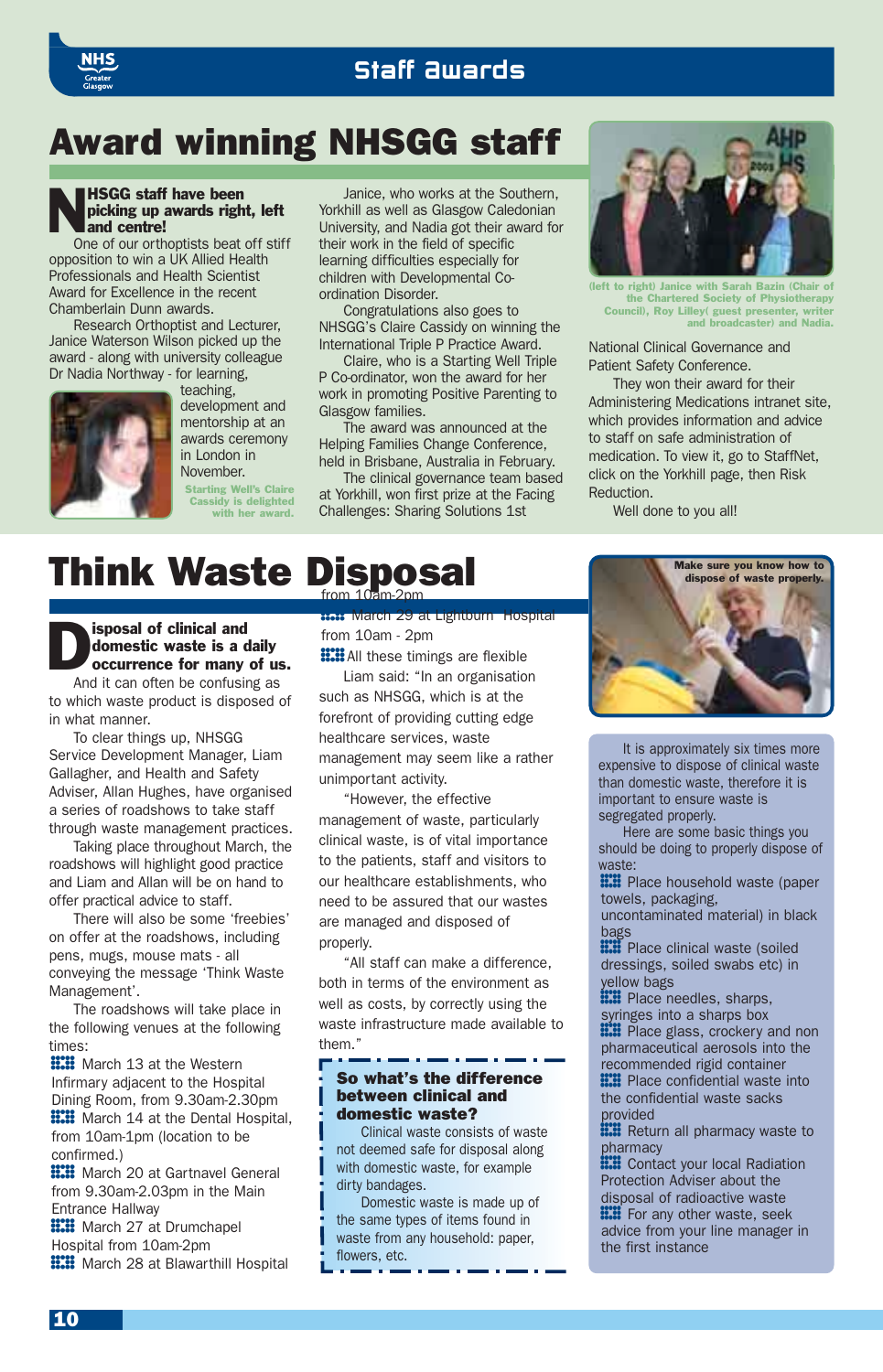

**Staff safety is a big issue**<br>for NHSGG and, since the introduction of our for NHSGG and, since the introduction of our Violence & Aggression Policy, we have continued to bring the safety of staff to the forefront.

With the appointment of a new Violence and Aggression Co-ordinator, Karen Donnachie, there is now a range of conflict management training courses available to staff.

Karen has been involved with the NHS for almost ten years (including five years as a nurse working in A&E) and the prison service as well as a stint as an orthopaedic nurse in Belfast.

So far her role has been about getting to know people - staff, management and patients across all of Glasgow.

Karen believes her experience in nursing places her in a unique position to understand staff concerns about dealing with aggressive or violent patients.

She said: "I took on the role as I was looking for a new challenge. I wanted to work with staff and be involved in training them as I know how scary it can be for staff who often find it difficult to cope in these

situations. I'm also comfortable working with aggressive patients.

"I think there has been a gap in this type of training in Glasgow, but I believe my role is helping with this. A violence and aggression policy was badly needed. This is a massive problem nationwide and we really need to raise awareness among staff about the policy and the support there is available. Health boards are there to support staff who are not always aware of the support there is."

Karen believes one problem that does need to be tackled is the high

incidence of underreporting of aggressive behaviour.

"We do have a problem, in that, there is a perception that oh, Glaswegians swear all the time, so staff think it's acceptable. All incidents must be reported."

Conflict management training courses are available for all staff. Full day courses are for staff who regularly deal

with conflict in higher risk areas, and half-day courses are available for staff (in the North only) who work in lower risk areas (staff in the South get this half-day course as part of their induction). A mini-risk assessment will be carried out in your workplace to establish the best type of course for you.

As well as information on training courses, Karen is also keen to hear from prospective trainers who would be interested in completing City and Guild training who could then run their own courses for staff in their area.

**ECO** For more information on<br>conflict management training<br>courses, or if you are interested in conflict management training becoming a trainer, contact Karen at karen.donnachie@sgh.scot.nhs.uk or tel: 0141 232 7746.



Injury surveillance pilots launched

RI staff have joined<br>
Folice in a new pilot<br>
Police in a new pilot forces with Strathclyde scheme to encourage more victims to report incidents of violence.



From February, staff within the A&E unit have been carrying out injury surveillance for the Police's Violence Reduction Unit (VRU).

Information collected and provided to analysts within the unit will give police officers a more accurate picture of incidents of violence. Previous hospital research revealed that incidents of violence were substantially under-reported to police.

The data will be provided to police on a weekly basis and the system will be evaluated after six months.

The scheme is also being run at the A&E department within the Royal Alexandra Hospital in Paisley.

Karyn McCluskey, Deputy Head of the VRU, said: "We are delighted that both hospitals have agreed to pilot this injury surveillance

scheme. It's an excellent example of real collaborative working.

"We need to be able to place our resources right where incidents of violence are occurring. Obviously, we have a pretty good idea where violence is likely to take place, but this data will provide us with that crucial piece of additional information.

"This is all about injury prevention, reducing the number of victims who come through the doors of A&E departments and ultimately, reducing violence on the streets of Scotland."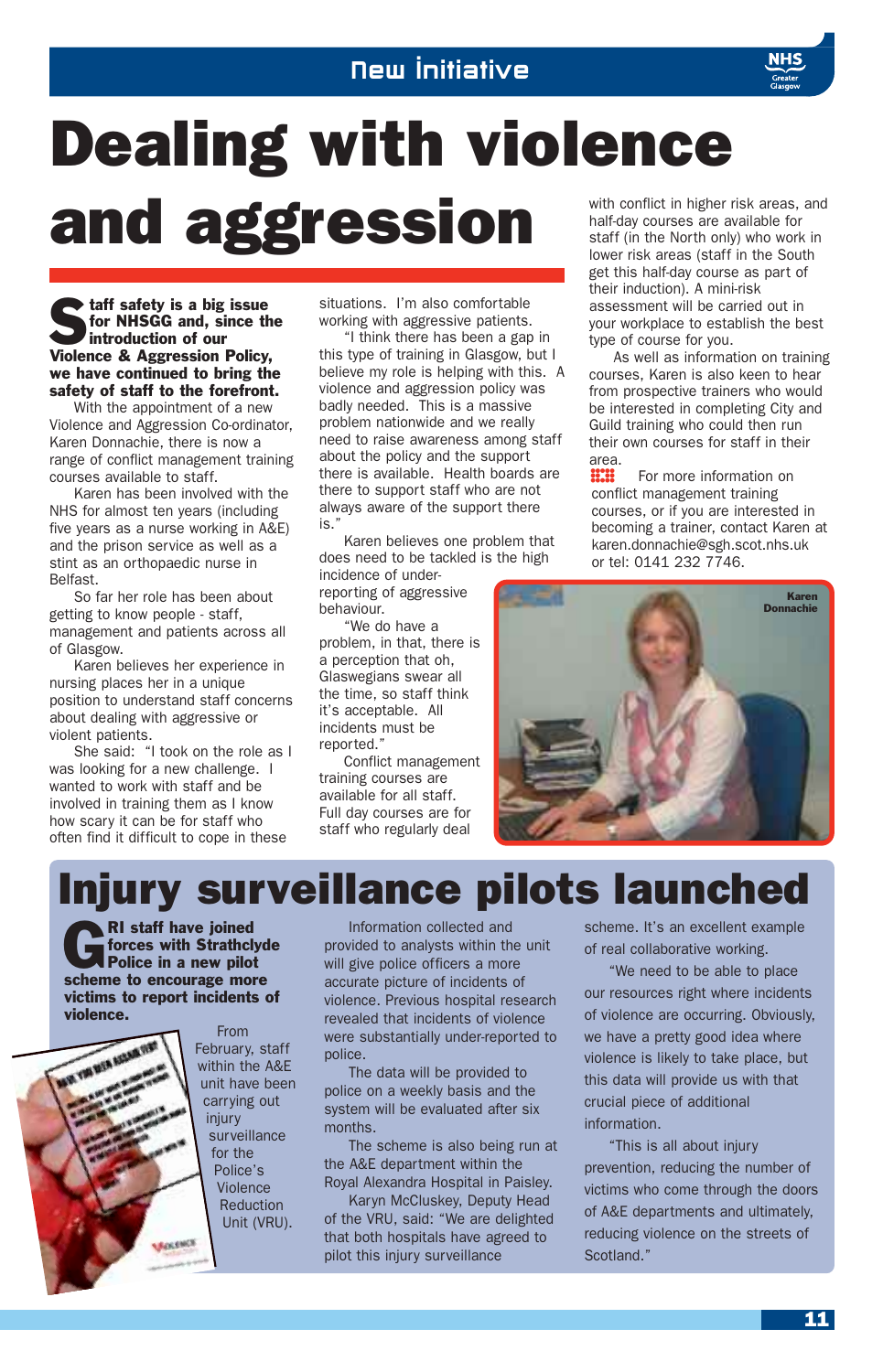## **Palace trip**

## Recognition for emergency planning

The work of emergency<br>
services across the UK<br>
honoured recently with a<br>
not be believed by the late services across the UK was reception at Buckingham Palace to recognise the work of all those involved in emergency services and disaster response.

Representing NHSGG was Emergency Planning Officer Alan Dorn, who has been involved in every major incident in Glasgow in the last 17 years. Alan described the event as a "great honour".

The reception was fantastic. The Palace was quite awesome, it really was like walking into history...it's there on the walls and there's a real sense of heritage. It was an honour to be invited.

"Despite the surroundings, people were very relaxed, or at least it was as informal as a formal event like that could be. Her Majesty, The Queen was acutely aware of all the events surrounding the people who were there and it was quite heartwarming that she and the Duke of Edinburgh, along with many other members of the Royal Family, saw fit to recognise the efforts of so many."

Alan was invited to the Buckingham Palace reception alongside others from Glasgow, representing the Fire and Ambulance Services, in recognition of their joint working at the Stockline Plastics factory explosion in May 2004. Others invited were there in recognition of their work following the Boxing Day Tsunami and the July 7 Bombings in London.

Alan explained there was someone from every major UK disaster in the last three or four years, represented at the Palace.

"It was a remarkable collection of people. The reception was to honour a broad spectrum of blue-light services and, most importantly, to recognise the bigger structure of, in our case, the Strathclyde Emergency Co-ordination Group and its strategic planning.

"This Group is very much a team effort, I'm only involved in the emergency planning. The real heroes, in my opinion, those who deserve most a pat on the back, are the doctors and nurses who take care of people after a major incident when we've got them to hospital."

On a day-to-day basis, Alan also organises the medical emergency plan for a range of events throughout the city - from major pop concerts at venues such as Hampden to one-off





events like the Special Olympics held in Glasgow last year.

Currently Alan is part of the team involved in putting together the medical component to form part of Scotland's bid to bring the Commonwealth Games to the city in 2014.

Of course, while a major part of emergency planning is preparing for all the things you know will happen, the work of Emergency Planners does not come to the fore until we encounter the completely unexpected and often the unpreparable.

Alan said: "We spend a lot of time planning for things we think are likely to happen and then something like Lockerbie or Dunblane happens which are just totally outwith people's thoughts.

"Thankfully, emergency situations like these are rare, and we work and train very hard to be as prepared as we can be for events when they happen."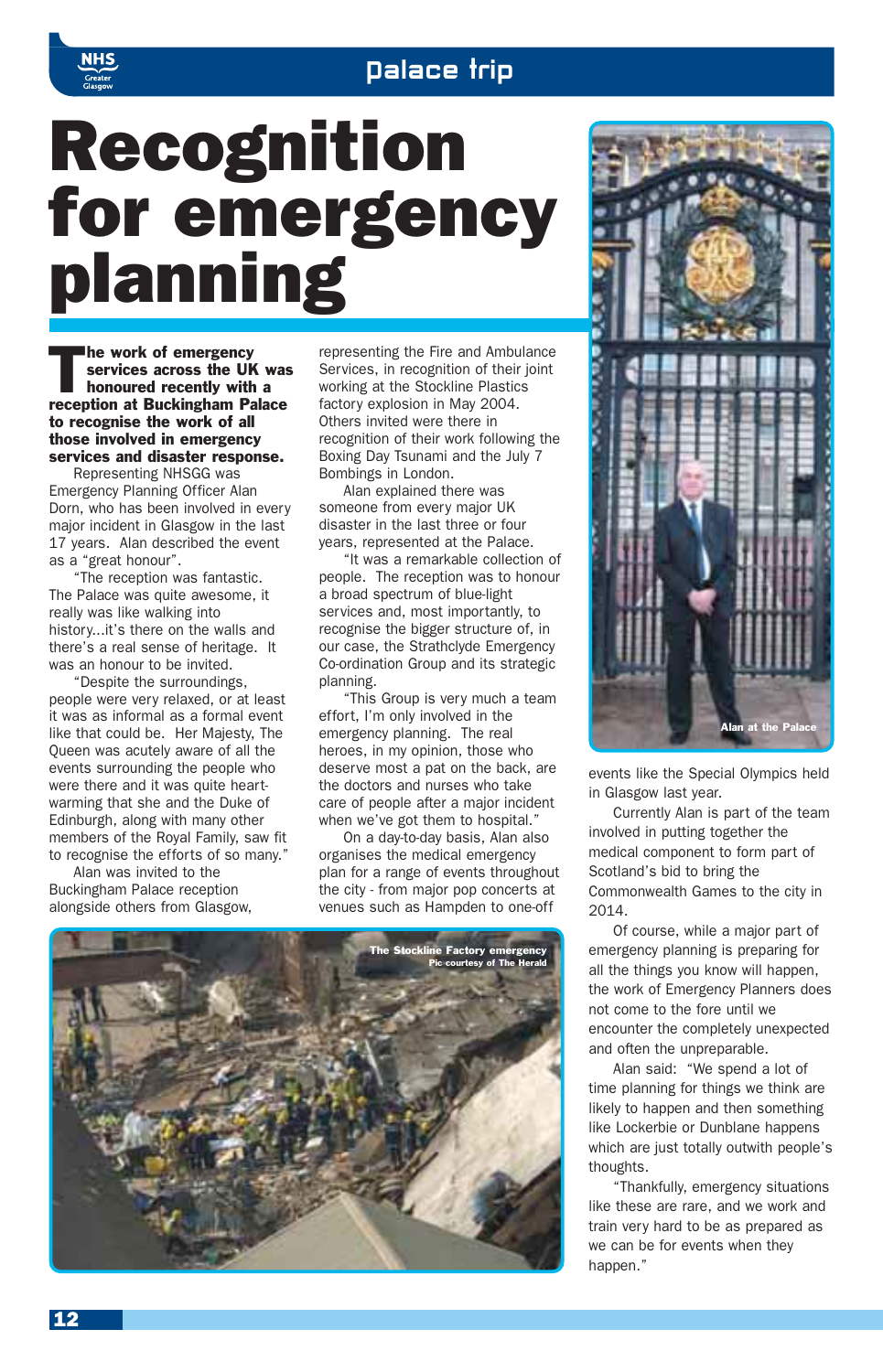## ahp news

## Talking Speech and Language Therapy

#### For the next in our series on<br>Allied Health Professionals<br>we took a look at the work Allied Health Professionals we took a look at the work of Speech and Language Therapists (SLTs).

Cameron Sellars came to work in the Health Service in 1978 and has been based at Glasgow Royal Infirmary since 1994.

"I work in the Acute side of Speech & Language Therapy and, while here in the hospital we provide a service to adult patients, there is a large group of SLTs at Yorkhill - more than 80, in fact - who deal with disorders in children and young people up to the age of 16. Our colleagues in Primary Care also see a variety of problems in the community setting.

"While there are overlaps and, on the Acute side we can have considerable input to community services, speaking to me can only give a general sense of Speech and Language Therapy in Greater Glasgow. You would have to take in all these other dimensions to get the whole picture.

"If people have an impression of what we do, it's probably that we teach patients to speak again after a stroke or other illness. Sadly, often that function doesn't fully return, so

we concentrate our efforts on optimising other means of communications, such as basic communication boards or high-tech PC-based communicative devices.

"It also means helping those who look after the patient - carers and others - to understand and deal with the communication problems.

"Swallowing difficulty is an area that can be frightening for both the patient and the carer and SLTs have become expert in this as their role has developed over the last 15 or 20 years. About 65% to 90% of stroke patients will have swallowing problems, often transient, and we're called in regularly for advice. These problems can be a significant factor in complex cases. Patients who have serious medical conditions, who might be unstable and in the midst of this require help with swallowing or communication, are a real challenge for us. The slightest thing might tip the balance the wrong way.

"It's also extremely rewarding when things go well and one of the best things about this job is the constant variety. We deal with all sorts of cases: from the types I've just mentioned to people from the Performing Arts experiencing voice problems and we try to have



continuity of care once people leave the hospital setting.

"I think the uncertainties for the profession at the moment are around the NHSGG reorganisation and the outcome of Agenda for Change assimilation. We're understandably anxious about what the changes mean for our profession. What I'd like to see for the future is more SLTs undertaking research and providing proof of the benefits of Speech and Language Therapy.

"The development of Extended Scope Practitioner roles is very positive. I, and my colleagues Catherine Dunnet and Angela Moar, run a videofluoroscopy service (scanning to look at the swallowing apparatus) with radiography support. It's a real departure for SLTs and I think this and other areas of work have real and provable advantages. One of the positive applications of Agenda for Change could be the benefits realisation element."

## Strategy for the future

#### **NHSGG welcomes a new**<br>face in the shape of He<br>Byrne. face in the shape of Helen Byrne.

Helen takes on the role of the new Director of Acute Services Strategy Implementation and Planning based at Dalian House.

Her job will be to lead on Acute Services Planning across Greater Glasgow and Clyde and to see through to completion many of the hospital projects planned with local people over the past few years.

This includes NHSGG's ambitious £750million modernisation programme, which will result in the building of the new Stobhill and

Victoria Hospitals, the new South Glasgow Hospital and a new children's hospital.

Helen will also work with colleagues across NHSGG to ensure continued improved performance in waiting and access times for patients.

Other parts of her job include focussing on health improvement; developing Managed Clinical Networks on cancer, stroke, coronary heart disease and diabetes; and Community Engagement and addressing transport issues are also key.

The former Deputy Chief



Executive in Easington Primary Care Trust, County Durham, Helen is no stranger to Glasgow. Irish-born Helen completed a three-month social work placement in Bishopbriggs while completing her first degree back in 1983.

Helen believes this is an exciting time to come to Glasgow.

She said: "There is a wonderful opportunity to really improve hospital services and I look forward to making this a reality in the coming years."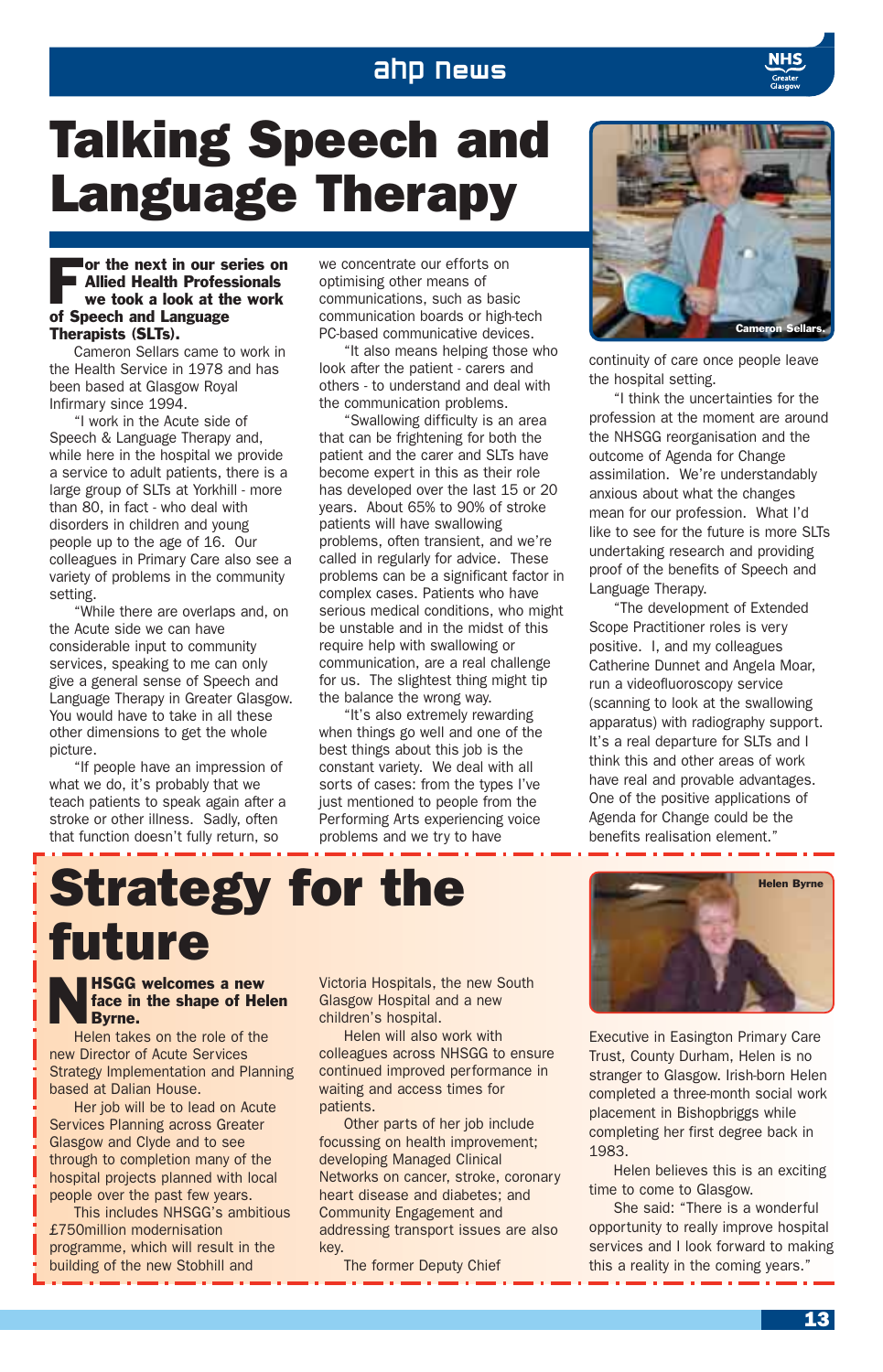

## Ready for my close-up Mr DeMille **Alia Gilani**

Then lucky NHSGG staff are<br>set to become instant me<br>stars following the<br>stars in launch of the NHS set to become instant media stars following the successful launch of the NHS recruitment campaign.

Staff from across Glasgow are featuring in television adverts and posters across Scotland highlighting the rewards and challenges that face those employed in the NHS.

Among those enjoying their 15 minutes of fame are Care Assistant Jerry Muyot (from the Southern) and Mental Health Nurse Martin Harvey (Leverndale) who both appear in the television advert. This is the first major television advertising campaign to feature real staff currently working in the NHS.

Another advert will run later in the year featuring Community Pharmacist Alia Gilani (Southern), and Senior Occupational Therapist Elaine Holmes (Western).

Alia thought this was a great opportunity to show the diversity of pharmacy roles available in Greater Glasgow

She said: "Everyone thinks being a pharmacist means working in a pharmacy, but in the NHS, pharmacy is really moving forward and I find myself working in the community as well as with primary care practices." Alia was involved in last year's

NHS diversity campaign and admits that she wasn't that keen to be involved in the advert at first, but following some gentle persuasion from various people, including her mum, she was eventually persuaded.

"It was a bizarre experience, we filmed for about four hours and had various problems with lighting, for this tiny wee clip but hopefully it will all be fine in the end, and at least my mum will be happy!"

Poster girls and boys running in the campaign include Medical Photographer Andy McAllister (Yorkhill), and Diagnostic Radiographer Angela Street (Vicky) as well as Chaplain Alister Bull (Yorkhill).

The huge variety in all of these jobs clearly demonstrates the wealth of talent and ability within the NHS. There are more than 140 different jobs in the NHS, with thousands of people working, not just on the clinical side, but in management and administration.

If you are interested in looking at the full range of careers available in the NHS and help deliver the best possible healthcare to the people of Scotland, visit:

www.workinginhealth.com or www.nhscareers.scot.nhs.uk.



Jerry Muyot





## Big Changes for Audiology

#### NHSGG's Audiology Service has been undergoing a major modernisation programme thanks to extra funding from the Scottish Executive.

As part of a £17million, four-year initiative to modernise audiology services across Scotland, our Audiology Service has been using its share to greatly improve things for NHSGG staff and patients.

The department is now going into its fourth year of the programme and changes to date include: **::::** Bringing in more staff including Audiologists, Assistant Technical

Officers, Administration staff and a Consultant Paediatric Audiological Physician;

**ECO** Improved accommodation;<br> **ECO** New standardised pan Glas<br>
policies and procedures: **ECO** New standardised pan Glasgow<br>policies and procedures;<br>**ECO** And a new pan Glasgow policies and procedures;

**EXALC** And a new pan Glasgow<br>
'networked' patient information<br>
management system (Practic 'networked' patient information management system (Practice Navigator).

Staff have also worked to improve the patient journey and digital hearing aids have been introduced to both paediatric and adult patients. Finally, a new newborn hearing screening service has been introduced to Glasgow's maternity

hospitals.

By April this year, a number of other programme milestones will also have been achieved including the rollout of standardised computer hardware across the service; improved computer software for better activity and performance reporting; and telephone reviews for hearing aid users.

For more information, contact one of the Service Heads: Mary McEwan (North) 0141 211 3054; Lilian Vernham (South) 0141 201 1438 ; Jim Harrigan (Yorkhill) 0141 201 0067.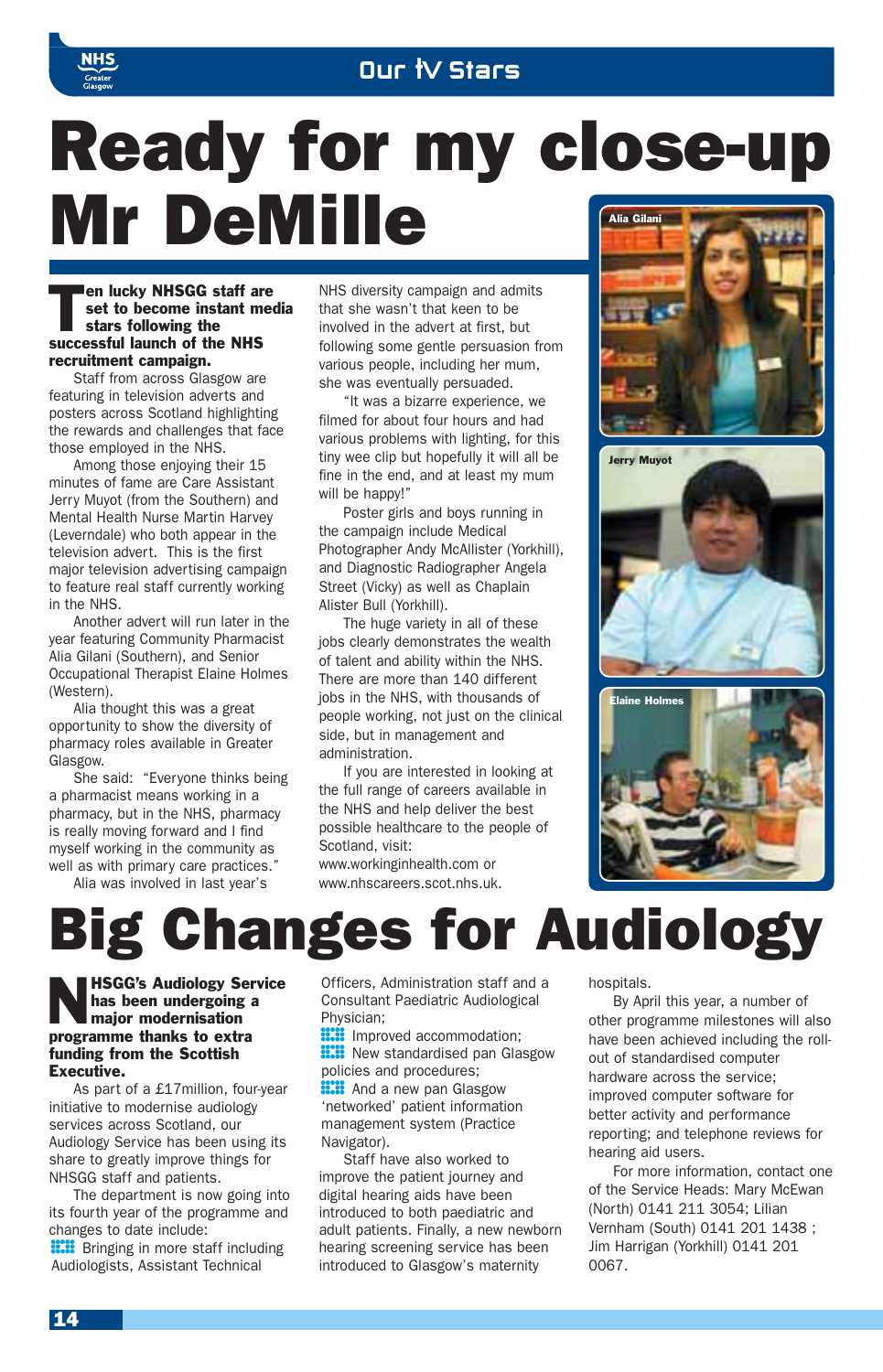## NHSGG in the Headlines

### Beatson Radiation Overdose

The regrettable incident of the radiation overdose given to 15-year-old Lisa Norris generated significant media coverage.

NHSGG Communications issued a press statement to the press and media, and Beatson Medical Director Alan Rodger delivered a statement to national and local tv and radio reporters from the door of the Tom Wheldon building.

The key messages NHSGG delivered were, first of all, the key priority to express concern for Lisa and her family; secondly, that a mistake had been made, but an investigation was underway; thirdly, a reassurance that incidents like this are incredibly rare, and, finally, to maintain public confidence in the generally excellent care provided by the Beatson.





## International Media Focus On Yorkhill

Yorkhill Hospital was also in the headlines nationally and internationally when an 11-year-old was admitted after apparently having taken heroin.

Staff in the Press Office received more than 60 calls from members of the media within a 24-hour period. While patient confidentiality was of course observed, the opportunity was taken to promote NHSGG's Child Protection Services.

## Cardiothoracic Green Light

Plans for improving NHSGG's heart and lung services were at the centre of a positive news story when the announcement was made – five years ahead of schedule – of a new centralised unit for the West of Scotland.

The plan for the state-of-the-art new service at the Golden Jubilee National Hospital was widely praised on front pages, in leader columns and elsewhere.



## Praise for NHSGG Waiting Time Cuts

Efforts by staff across **France for curr** NHSGG to cut waiting times were recognised in the wake of a report from Audit Scotland. The document pointed out the

work done to treat extra patients and meet targets. **WARDER IN** 

Special praise was given to the new orthopaedic clinics in Glasgow which allow patients to see specially qualified physiotherapists rather than wait for consultants.

## Wellman Press Coverage

A picture's worth a thousand words ... and it certainly was for the NHSGG Men's Health team! The Wellman project staff had prepared information about a series of health "MoTs" being run at



sports centres and other venues around the city.

Ordinarily, this is the sort of information that makes a small listings item in most papers. However, this time a brave volunteer called Carl Girvan put himself forward for having his photograph taken in the gym! The work of the Men's Health team subsequently made a major story with a large picture of Carl exercising.

## Minister Opens Stobhill

## **Scanner**

l've been on heroin for two

> The official opening of Stobhill's new CT scanner suite attracted positive attention shortly after Christmas. The



£740,000 Gina McCreath suite was named after a former consultant radiologist at Stobhill who died three years ago, and her family attended the launch and spoke to the media.

This personal testimony, the presence of the Health Minister and the visual impact of a brand-new major piece of machinery meant fantastic coverage was achieved in local and national press, on television and on radio.